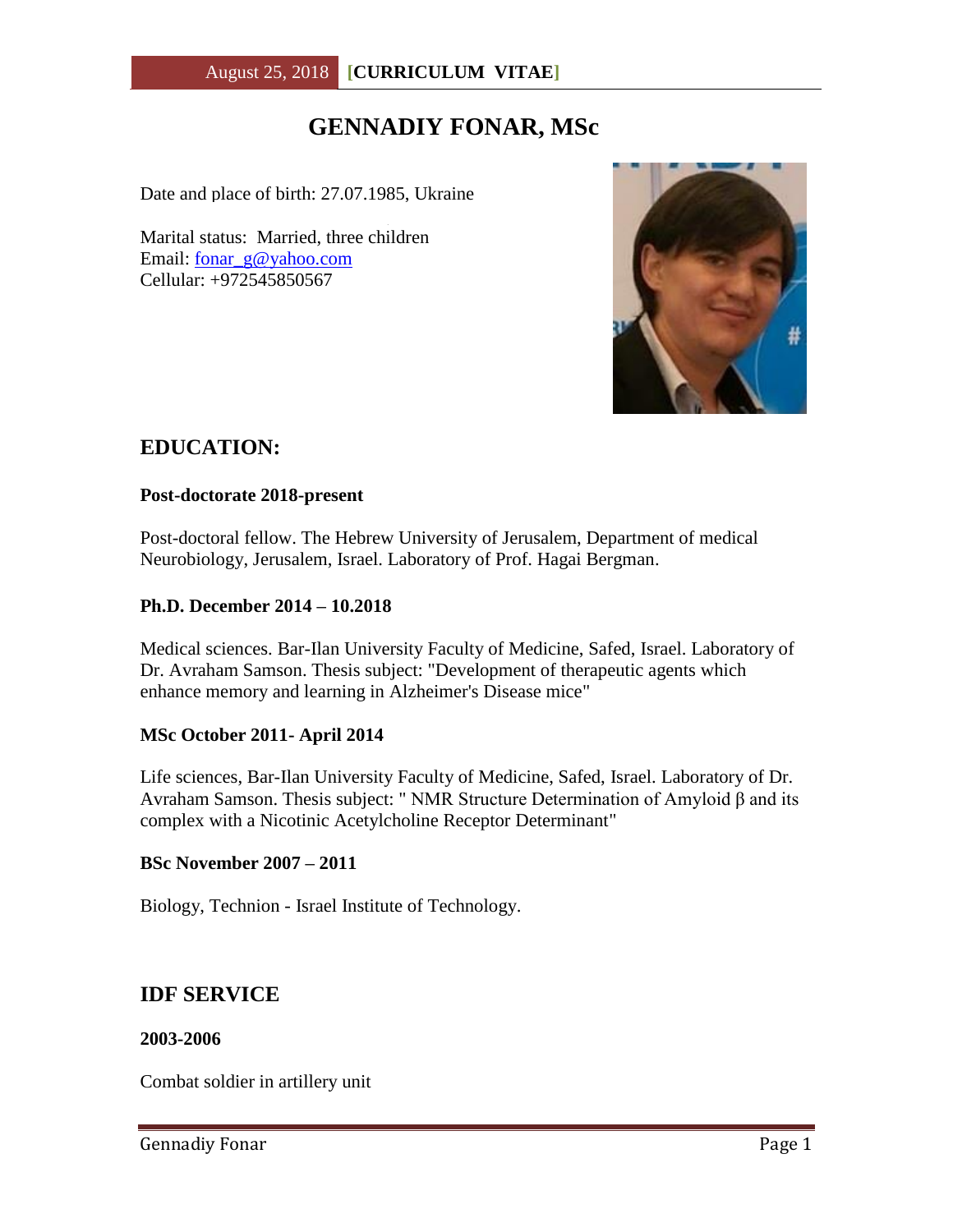# **EMPLOYMENT**

| 2011        | Research assistant at laboratory of Efrat Monsonego Ornan,<br>Ph.D, Institute of Biochemistry and Nutrition<br>Faculty of Agricultural, Food and Environmental Sciences,<br>The Hebrew University. Nutritional and environmental<br>aspects of bone development |
|-------------|-----------------------------------------------------------------------------------------------------------------------------------------------------------------------------------------------------------------------------------------------------------------|
| <b>2010</b> | Member of the work group "Global change Ecology" under<br>the leadership of Dr. Matthias Drosler, Chair of Vegetation<br>Ecology, Technische Universität München.                                                                                               |
| 2010        | Laboratory assistant at the laboratory of Prof. Daniel<br>Kornitzer Bruce Rappaport Faculty of Medicine.<br>Microbiology, yeast genetics.                                                                                                                       |
| 2008-2009   | Research assistant at laboratory of Prof. Tomas Shultheis<br>Bruce Rappaport Faculty of Medicine. Developmental<br>biology, chick embryos development.                                                                                                          |

## **MENTORING ACTIVITIES:**

September 2017- present. Supervising High School Final Biology project. (Gallilium - Enrichment and excellence in science and technology project)

## **TEACHING EXPERIENCE:**

April 2016- September 2017. Teaching assistant. Pathology and Pharmacology courses.

October 2014- February 2015. Teaching assistant. Introduction to bioinformatics course.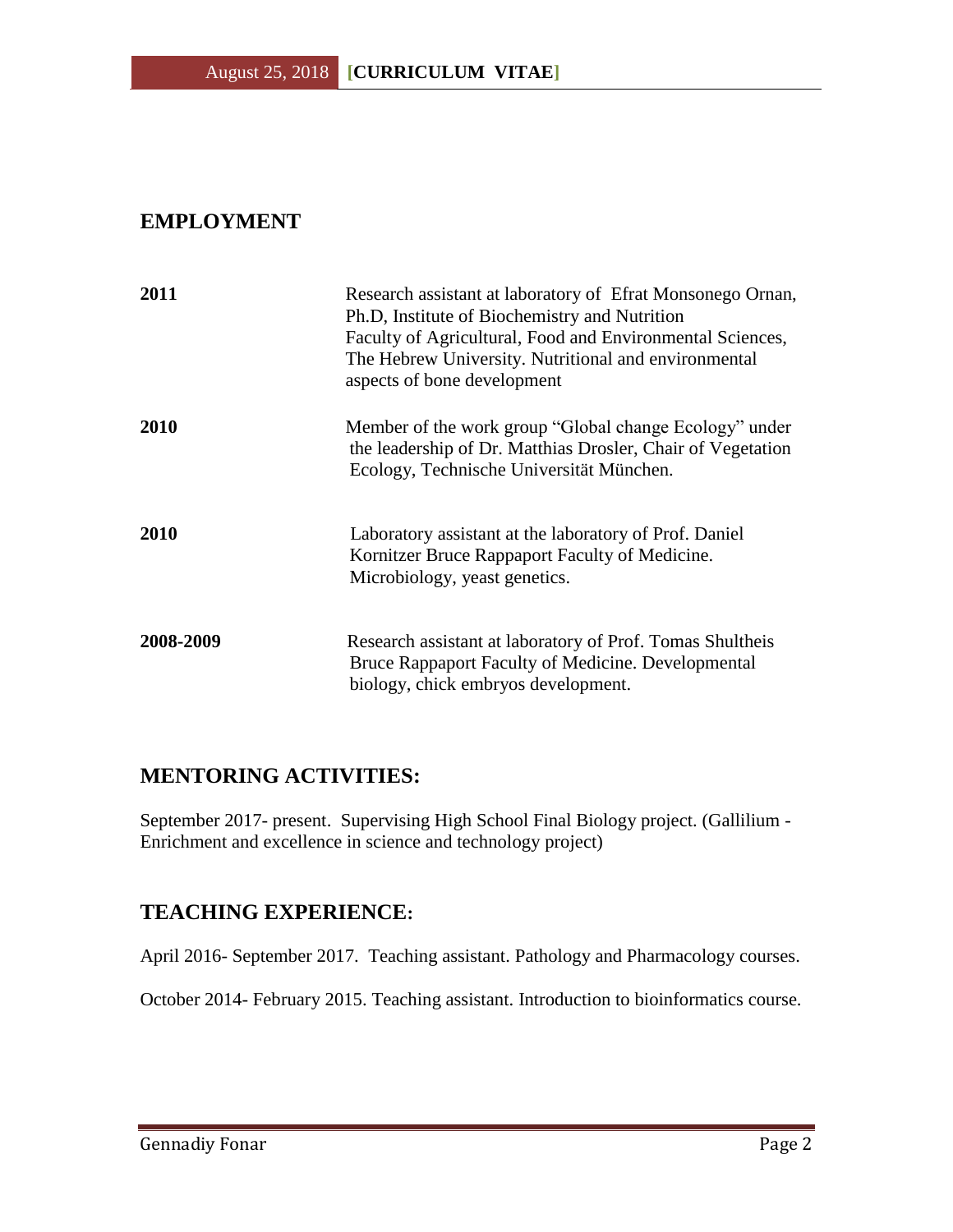# **EXPERIMENTAL SCILLS:**

| Microbiology:               | PCR, immunohistochemical staining, cell culture, media<br>preparation, culturing techniques, cells differentiation<br>techniques, protein gel analysis.                  |
|-----------------------------|--------------------------------------------------------------------------------------------------------------------------------------------------------------------------|
| <b>Microscopy:</b>          | Fluorescent microscopy, light microscopy, confocal<br>microscopy.                                                                                                        |
| <b>Surgical procedures:</b> | Stereotactic animal brain surgery; intracerebral<br>microinjections; brain slice preparation; inserting osmotic<br>minipumps and cannulas; perfusion; tissue extraction; |
|                             | <b>Rehavioral naradioms:</b> Learning and Memory-Fear Conditioning: Morris water                                                                                         |

**Behavioral paradigms:** Learning and Memory-Fear Conditioning; Morris water maze; Y maze; novel object recognition; analysis software: EthoVision XT 11.5

## **PRESENTATIONS AT PROFESSIONAL CONFERENCES:**

The 11<sup>th</sup> FENS Forum of Neuroscience, 7-11 July, 2018, Berlin, Germany. (Poster presentation)

The 13th International Conference on Alzheimer's and Parkinson's Diseases and Related Neurological Disorders, March 29-April 2, Vienna, Ausria. (Short talk and poster presentation)

8th Congress of the Federation of the Israel Societies for Experimental Biology – FISEB / ILANIT 2017. February 20- 23, 2017, at the Dan, Herods,RoyalBeachand Isrotel Club Sport Hotels in Eilat. (Oral presentation)

18th International Neuroscience Winter Conference. April 2nd - 6th 2016, Sölden Austria. (Poster presentation)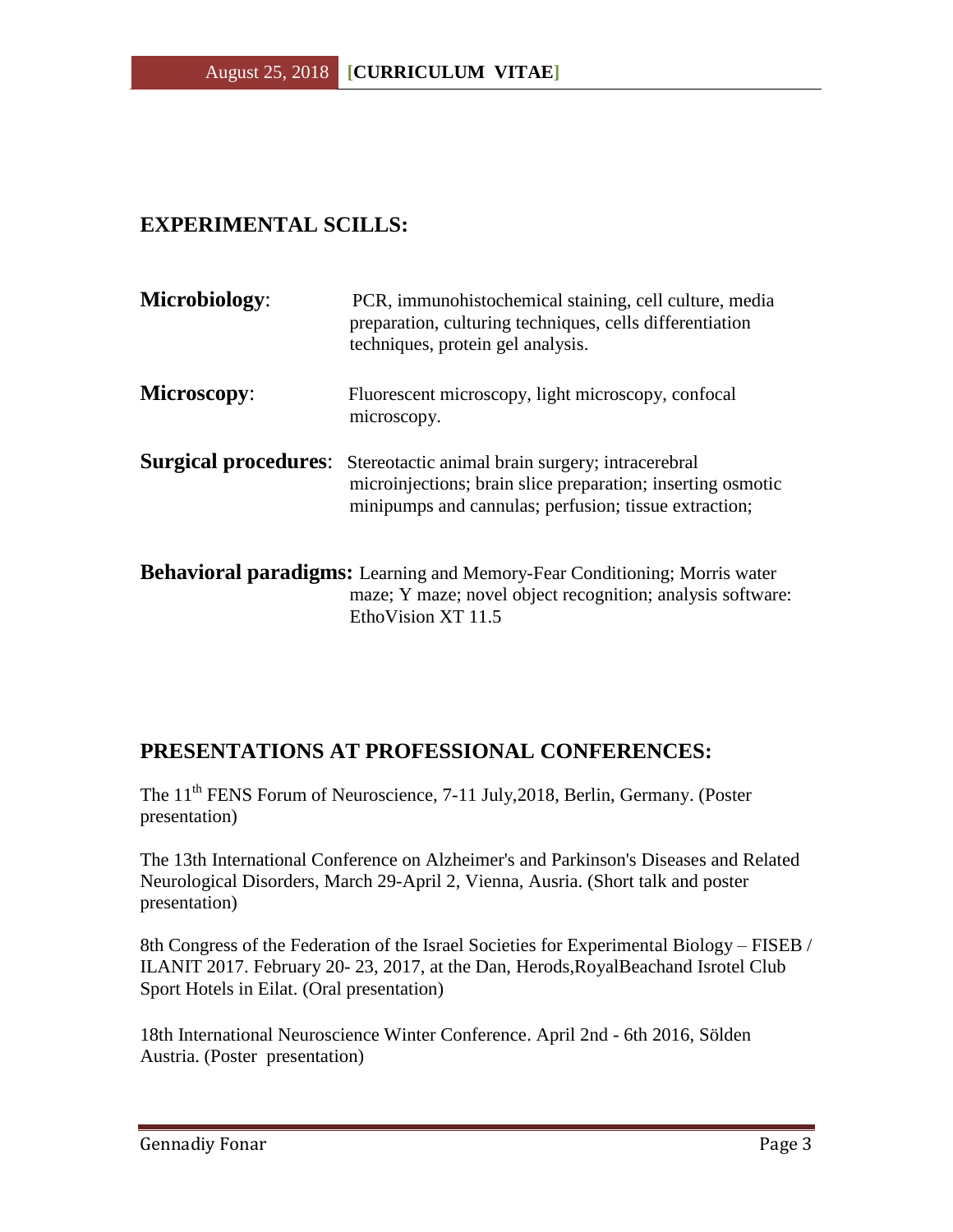The 3rd Translational Research Meeting. March  $3<sup>rd</sup>$ , 2014, Faculty of Medicine in the Galilee, Bar Ilan University, Israel. (Oral presentation)

7th Congress of the Federation of the Israel Societies for Experimental Biology – FISEB / ILANIT 2014. February 10- 13, 2014, at the Dan, Herods,RoyalBeachand Isrotel Club Sport Hotels in Eilat. (Poster presentation)

The 2nd Translational Research Meeting. February 18<sup>th</sup>, 2013, Faculty of Medicine in the Galilee, Bar Ilan University, Israel. (Poster presentation)

The 11th International Conference on Alzheimer's and Parkinson's Disease March 05-10, 2013, Florence, Italy.(Poster presentation)

# **LIST OF PUBLICATIONS:**

[Biosci Rep.](http://www.ncbi.nlm.nih.gov/pubmed/25284368) 2014 Nov 24;34(6):e00155. doi: 10.1042/BSR20140094.

NMR structure of the water soluble Aβ17-34 peptide.

[Fonar](http://www.ncbi.nlm.nih.gov/pubmed/?term=Fonar%20G%5BAuthor%5D&cauthor=true&cauthor_uid=25284368) G, [Samson AO.](http://www.ncbi.nlm.nih.gov/pubmed/?term=Samson%20AO%5BAuthor%5D&cauthor=true&cauthor_uid=25284368)

[Proteins.](http://www.ncbi.nlm.nih.gov/pubmed/24123518) 2014 Apr;82(4):579-86. doi: 10.1002/prot.24426. Epub 2013 Oct 17. Elastic network normal mode dynamics reveal the GPCR activation mechanism. [Kolan D,](http://www.ncbi.nlm.nih.gov/pubmed/?term=Kolan%20D%5BAuthor%5D&cauthor=true&cauthor_uid=24123518) [Fonar](http://www.ncbi.nlm.nih.gov/pubmed/?term=Fonar%20G%5BAuthor%5D&cauthor=true&cauthor_uid=24123518) G, [Samson AO.](http://www.ncbi.nlm.nih.gov/pubmed/?term=Samson%20AO%5BAuthor%5D&cauthor=true&cauthor_uid=24123518)

[Bioinformatics.](http://www.ncbi.nlm.nih.gov/pubmed/25252780) 2015 Jan 15;31(2):292-4. doi: 10.1093/bioinformatics/btu617. Epub 2014 Sep 23.

PHI-DAC: protein homology database through dihedral angle conservation. [Maatuk N,](http://www.ncbi.nlm.nih.gov/pubmed/?term=Maatuk%20N%5BAuthor%5D&cauthor=true&cauthor_uid=25252780) [Glantz-Gashai Y,](http://www.ncbi.nlm.nih.gov/pubmed/?term=Glantz-Gashai%20Y%5BAuthor%5D&cauthor=true&cauthor_uid=25252780) [Rotman M,](http://www.ncbi.nlm.nih.gov/pubmed/?term=Rotman%20M%5BAuthor%5D&cauthor=true&cauthor_uid=25252780) [Baydany M,](http://www.ncbi.nlm.nih.gov/pubmed/?term=Baydany%20M%5BAuthor%5D&cauthor=true&cauthor_uid=25252780) [Fonar](http://www.ncbi.nlm.nih.gov/pubmed/?term=Fonar%20G%5BAuthor%5D&cauthor=true&cauthor_uid=25252780) G, [Shechvitz A,](http://www.ncbi.nlm.nih.gov/pubmed/?term=Shechvitz%20A%5BAuthor%5D&cauthor=true&cauthor_uid=25252780) Shemer [K,](http://www.ncbi.nlm.nih.gov/pubmed/?term=Shemer%20K%5BAuthor%5D&cauthor=true&cauthor_uid=25252780) [Peleg A,](http://www.ncbi.nlm.nih.gov/pubmed/?term=Peleg%20A%5BAuthor%5D&cauthor=true&cauthor_uid=25252780) [Reuveni E,](http://www.ncbi.nlm.nih.gov/pubmed/?term=Reuveni%20E%5BAuthor%5D&cauthor=true&cauthor_uid=25252780) [Samson AO.](http://www.ncbi.nlm.nih.gov/pubmed/?term=Samson%20AO%5BAuthor%5D&cauthor=true&cauthor_uid=25252780)

Translational Neuroscience. 9 • 2018 • 43-53. DOI: 10.1515/tnsci-2018-0009

Intracerebroventricular administration of L-arginine improves spatial memory acquisition in triple transgenic mice via reduction of oxidative stress and apoptosis. Fonar, G, Polis, B, Meirson, T, Maltsev, Samson, A.O